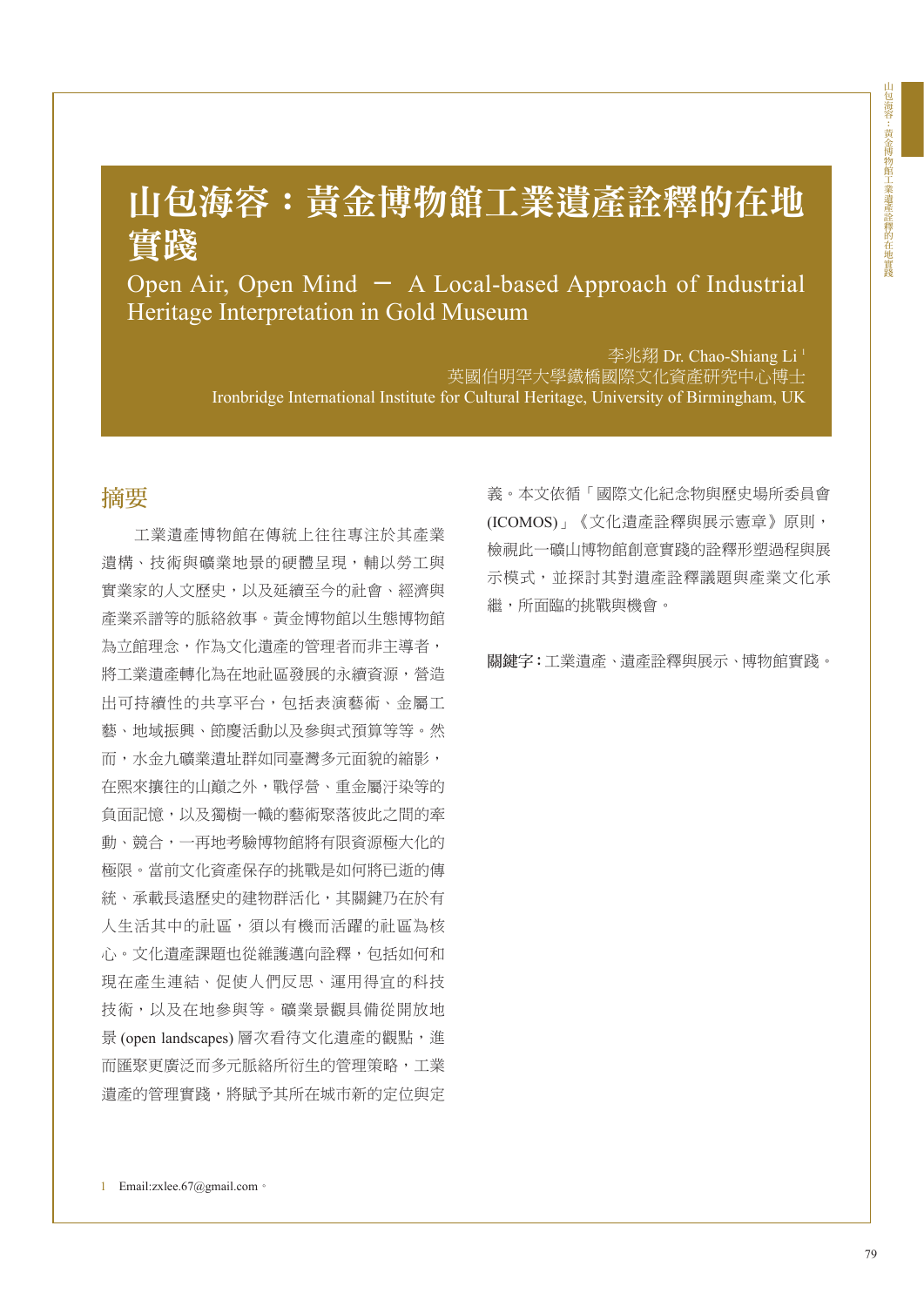### **Abstract**

An industrial heritage museum traditionally focuses on the physical remains of the history of industry, technology and mining landscapes, supplemented with cultural heritage of workers and industrialists and contextual narratives which continue in today's society, economy and industries. The Gold Museum, designed to be an ecological museum, manages rather than dominates cultural heritage. It transforms industrial heritage into a sustainable resource for local community development, and creates sustainable platforms to share with the community the resource, such as performing arts, metal crafts, regional revitalization and festivals, and participatory budgeting. However, the historic remains relating to the mining industry in the Shui Jin Jiu region is an epitome of Taiwan's diverse society. The competitioncooperation relationship among bustling mountain towns, negative memories of the prisoner-of-war camp, heavy metal contamination, and unique art clusters repeatedly drive the Gold Museum to maximize its limited resources. The current challenge to the preservation of cultural heritage is how to reinvigorate building blocks which carry lost traditions and long history. And the key to this challenge is that there need to be people living in them as a community—an organic and active community is the core. The focuses of the topic of cultural heritage have also shifted from maintenance to interpretation, such as how to create connections between cultural heritage and people in the present, how to facilitate reflection, how to make use of appropriate technologies, and how to stimulate community participation. When it comes to mining landscape, cultural heritage needs to be considered from the perspective of open landscapes so that management strategies may be converged in a broader and more diverse manner. The practice of management of industrial heritage will give the city where the

heritage is a new positioning and definition. This paper reviews how the Gold Museum—a Mining Museum practice creativity in interpretation processes and in presentation models based on the ICOMOS Charter for the Interpretation and Presentation of Cultural Heritage Sites (2008), and discusses challenges and opportunities of heritage interpretation and cultural industrial heritage.

**Keywords:** Industrial heritage, heritage interpretation, museum practice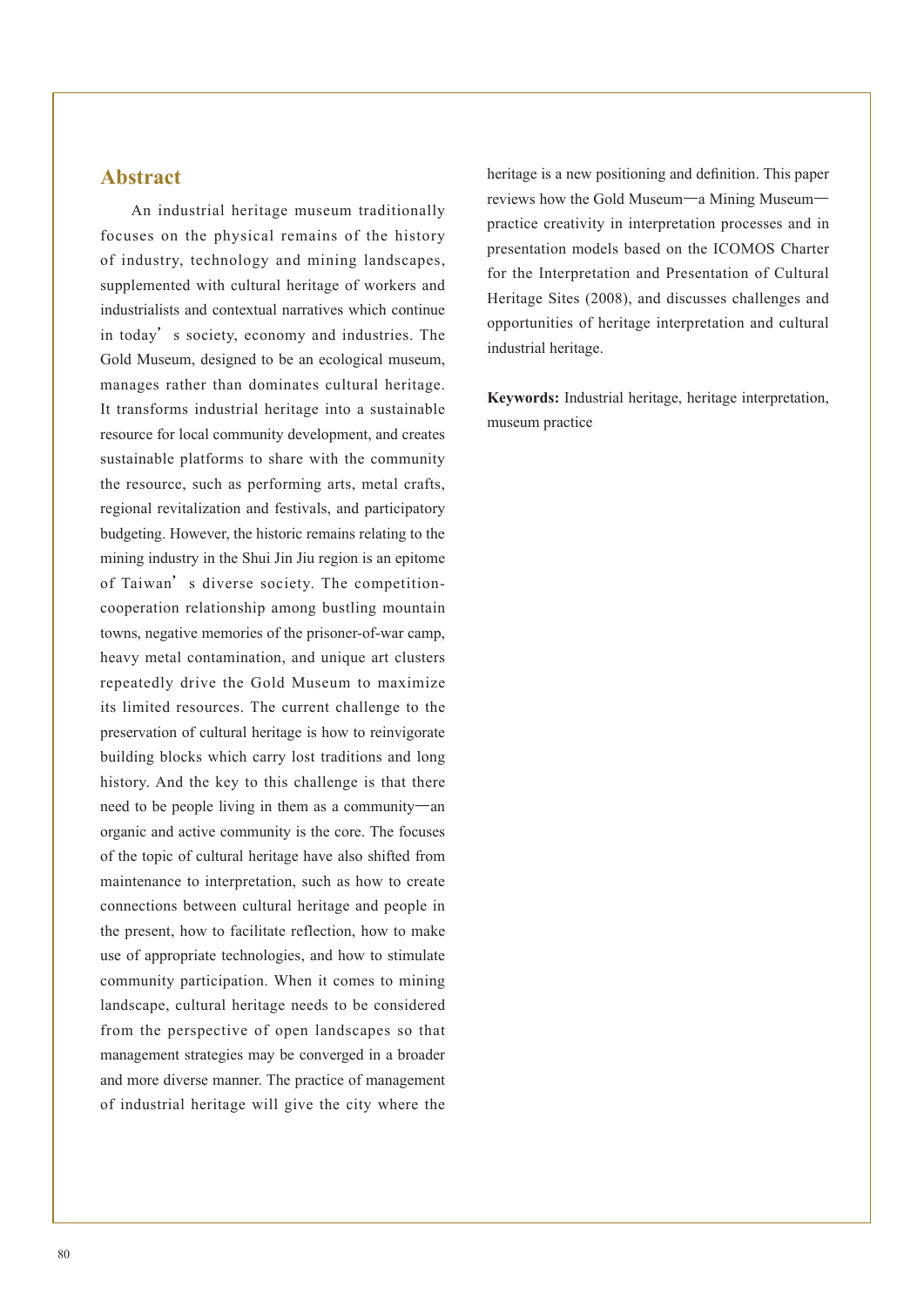### 壹、前言

近年來,越來越多的文化遺產 ( 包括工業遺產 ) 維運組織、單位積極地透過與當地社區、專家社群 以及一般大眾共同合作、互動,以期為遺產詮釋挹 注更多元、創新的敘事面向。在過去二十年中,全 球化的力量推展了對脈絡化知識的需求,以便解決 複雜的議題和跨學科的合作。因此,整合各種觀點 的綜合型作法導入,在遺產維運與推廣方面逐漸成 為主流,例如開放給非專業人士,以及利害關係人 參與遺產事務的現象日益增加。正如建築環境可以 反映社會 (King, 2005), 所以破壞了建築物如同破 壞他們反映下的社區。因此,文化遺產的修復應被 視為是一種社區振興的象徵。在傳統民主化的更廣 泛的全球趨勢中,「社區論述」越來越成為一個令 人關切的問題。在學術領域和政策上,可以看出地 方社區在保護遺產方面的重要作用。綜觀世界遺產 發展的進程,特別是二十一世紀初,社區被列為許 多「憲章」的眾要策略目標之一。近年來許多對於 「憲章」執行情況操作原則提出的修改討論,地方 居民和當地社區應當參與文化遺產地的各項決策、 監測和評估,以及對於價值認同的詮釋。世界不同 地區的遺產管理方法各有千秋,在這些方面,「人 民」對世界遺產管理的作用具有不同的重要性。雖 然已有大量有關社區在遺產保護中的作用的研究項 目,但這個關鍵的理解領域尚未得到充分的探索。

本文試圖從文化分享模式探討文化遺產與社區 的關係,引用 Sandes (2010) 對文化遺產參與社群 的分類,釐清文化遺產保存從倡議、保存、修復、 營運與永續發展各階段的不同社群參與角色;以及 「國際文化紀念物與歷史場所委員會 (International Council on Monuments and Sites, ICOMOS)」 的《文 化遺產詮釋與展示憲章》原則,依據《亞洲工業遺 產台北宣言》之定義探討,進一步將前述原則應用 於工業遺產詮釋,並以黃金博物館的創新實踐為個 案探討工業遺產與社區參與的互動關係與效益。

### 貳、文化遺產與博物館的社會參 與

#### 一、社群參與的文化分享模式

關於社會參與,在工業遺產的成功案例上 ( 例 如日本富岡絲織場、英國鐵橋谷),是藉由將文化 資產話語權的賦予、分享,與鼓勵參與,讓專業社 群、地方社區與一班大眾不僅積極地參與遺產相關 工作,更在過程中,共同形塑遺產詮釋與投入遺產 推廣。這樣的協力合作關係即是文化參與模式中的 「多元發聲」(multivocality),為了讓不同的群體, 能夠基於其各自對遺產體認,以不同的方式參與進 來,必須要提供、設計出適應不同群體的發聲管道 與共同的交流平台 (Rodman, 2003; Barthel-Bouchier, 2012)。這些參與方式往往是在既定且公開的展示 和詮釋原則下,持續地進行公開且專業的協調與改 善。一方面,此一參與式文化模式驗證、補足了先 前學術的論述,在另一方面,它也挑戰或取代部分 觀點。然而,無論是文化遺產專業工作者或專家學 者,應該抱持開放的心態去擁抱這些合作機會,以 促成加強大眾對文化遺產事務支持和讚賞的終極目 標 (Jameson and Eogan 2013; Jameson 2014)。

大眾、社區參與的文化分享模式,以及結合專 家社群協作關係的應用方法,是有效詮釋文化遺產 的關鍵核心。社會大眾在物質文化 (material culture) 詮釋上所發揮的積極作用,讓非文化遺產專業的大 眾有權利參與對過去的詮釋,是實踐文化遺產社區 行動的重要部分。對位於產業文化景觀地的工業遺 產博物館而言,不但可以從博物館的社區實踐過程 中 (Anderson, 2004), 營造與大眾的對話機制, 更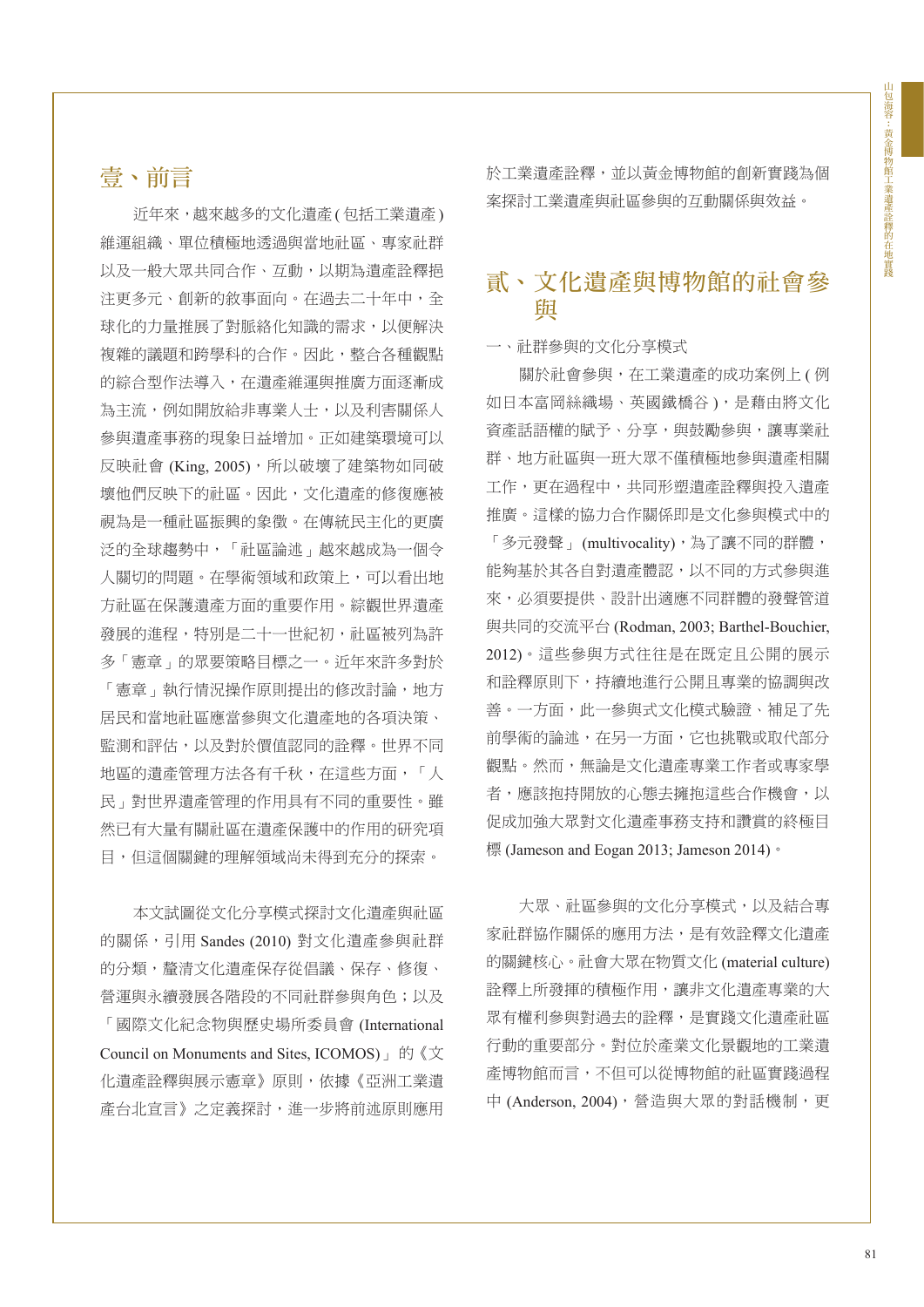可以從公眾考古學領域的利害關係人參與式互動模 式 (Marshall, 2002), 來形塑區域的文化遺產的公共 詮釋。近期相關的實踐表明 (Thomas and Lea et al.; Tythacott and Arvanitis et al., 2014), 人們可以與文 化遺產地發展新的關係與連結,而新技術或新科技 的詮釋與應用方法,只是其新型態與創新敘事的變 化之一。

#### 二、社群參與的定義、定位與公約

Sandes (2010) 在對文化遺產之利害關係社群 的類別比較研究中,將其歸納為五大類(表1),但 未必會同時出現:( 一 ) 文化遺產專業人士 (cultural built heritage professionals),以處理文化資產 ( 或博 物館 ) 作為其專業,例如考古學家、遺址保護專家 與博物館專家等; ( 二 ) 參與文化資產發展之專業 者 (development professionals), 包括專業人員、專 門組織社群與協會等;(三)政治家(politicos),位 處於政治權力核心、或基於政治立場對文化資產 投注關心,無論是致力於保護或拆毀,皆是為支 持自己職涯發展為目的;( 四 ) 感興趣的大眾 (the interested public),那些關心遺址和文化資產的人, 大多不是直接根據專業原因;與 (五 ) 不感興趣的 大眾 (the uninterested public),沒有特別興趣,或會 有意識地參與文化遺產的人,也不認為它們與日常 生活有關。

前三類社群,普遍受過良好教育和擁有較佳文 化資本,因此往往對文化遺產有直接行使裁量的權 力。如同世界上大部分的文化遺產情況,只有一部 分的社群真正進入到參與過程中,大部分是具有高 等教育和擁有各種形式文化資本的人。大多數地方 社區的成員則屬於後兩類,即「感興趣的大眾」和 「不感興趣的大眾」,通常缺乏對文化資產上的職 權和權力。在推動文化遺產管理與詮釋工作的過程 中,我們總是嘗試在一個更加反思的社會環境下, 透過公眾參與推動以減少「不感興趣的大眾」人 數。在文化遺產管理層面,明確地區分利害關係人 ( 社群 ),對於達成有效地自下而上的決策過程是 至關重要的。面對「不感興趣的大眾」相關議題時, 必須有以下思考:是否在處理文化資產上出現錯誤 價值評量 ? 是否缺乏社群參與方案的提供 ? 抑或是 我們正面臨一個被動的社群,只有當他們察覺利益 受到威脅時才會做出反應 (Pastor Perez, 2016)。

在國際間的大多數國家,依據 Smith (2006) 從西方社會中的觀察,認為「授權式遺產論述 (Authorized Heritage Discourse, AHD)  $\frac{1}{16}$  在, 往 往主導遺址現場管理的詮釋,反映出迎合菁英背 景 ( 即 Sandes 的前三類社群 ) 的敘事、展示與全 面的先備知識、技術和見解。此一情況並透過無 數的國際組織與會議拓展至非西方社會。儘管部

| 【表 1 】文化潰產的利害關係社群類別。 |                    |  |  |  |
|----------------------|--------------------|--|--|--|
| 社群類別                 | 對象                 |  |  |  |
| 1. 文化潰產專業人士          | 考古學家、遺址保護專家與博物館專家等 |  |  |  |
| 2.參與文化資產發展之專業者       | 專業人員、專門組織社群與協會等    |  |  |  |
| 3. 政治家               | 政治人物、政府官員與機關主管等    |  |  |  |
| 4. 感興趣的大眾            | 依據個人喜好而關心文化遺產之民眾   |  |  |  |
| 5. 不感興趣的大眾           | 不參與或隨機參與文化潰產活動之民眾  |  |  |  |

資料來源:作者整理。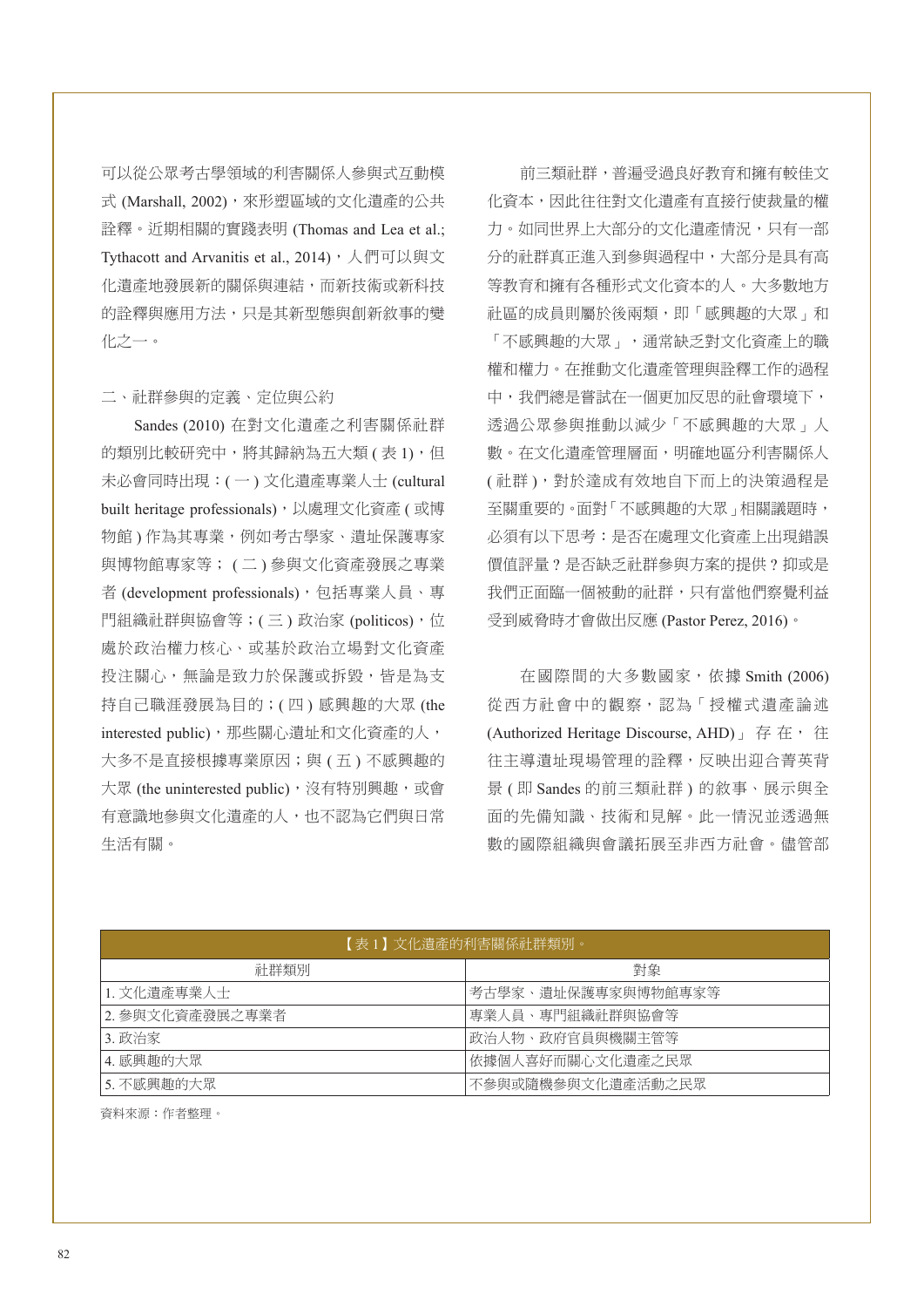分國際指導方針確實提及社區參與的必要性,在 其推廣過程中也逐步地推廣、授權與實現特定的 「授權式遺產論述」。例如 2005 年「歐洲理事會 (Council of Europe)」《文化遺產對社會價值框架公 約》(Convention on the Value of Cultural Heritage for Society, Faro Convention) 指出社區必須參與文化遺 產管理;而 2008 年「國際文化紀念物與歷史場所 委員會 (ICOMOS) 」的《文化遺產詮釋與展示憲 章》(Charter for the Interpretation and Presentation of Cultural Heritage Sites),又稱作《艾蘭姆憲章》(the Ename Charter),更明確地在其原則中揭示地方社 區參與的重要性。

將不感興趣的社區居民與一般大眾,轉化為一 群充滿活力和參與熱忱群體,是文化遺產長期而艱 鉅的挑戰。藉由專業社群和充滿活力的社區之間的 夥伴關係,是可以促進當地對文化資產的關心和管 理。專業社群首先針對社區開展培訓、指導、監督 和能力養成等活動,要取得進一步的成功,雙方誠 實信任至關重要。透過此一以社區為導向的方案中 建立夥伴關係的模式,進而由社區網絡向外發散, 得以營造一個更加具有公眾化與近用性的文化遺產 專業領域,從而讓地方社區成為真實參與的利害關 係人,這個過程中需要更多的是協調者,而不是安 撫者。本文將在後續以黃金博物館為例,進行檢視 與討論。

## 參、工業遺產詮釋與展示與社區 參與

當代社會面對保存下來的為數眾多且範疇廣 泛之有形與無形遺產,如何認定、如何保護,以及 如何向大眾展示等等,都是文化遺產詮釋需要考量 的要素;而這些要素體現各個世代 ( 社群 ) 的價值 觀、重要意義,以及傳承過去予後世的不同見解。 以下針對 ICOMOS 的《文化遺產詮釋與展示憲章》 原則,對應 Sandes (2010) 之參與社群分類,依據 ICOMOS 組織下之工業遺產諮詢單位「國際工業 遺產保存委員會 (The International Committee for the Conservation of the Industrial Heritage, TICCIH)」 2012 年 的《 亞 洲 工 業 遺 產 台 北 宣 言 》(Taipei Declaration For Asian Industrial Heritage) 的定義釐 清,進一步應用至工業遺產領域作詮釋衍伸。

《文化遺產詮釋與展示憲章》是 ICOMOS 匯 整歷來憲章,針對文化遺產的公眾溝通 ( 包括不同 程度地對話、傳播、推廣、展示和詮釋)的重要性, 做出一總括性的強調,是拓展更大規模保護的必要 組成。該憲章指出,世界上各種文化傳統的遺產保 護作為,本質上就是一種溝通行為。而該憲章的目 的是定義「文化遺產詮釋與展示」的相關工作項目 與基本原則,相關定義如下:

- (一)詮釋:指的是一切可能的、旨在提高公眾意 識、增進公眾對文化遺產 地理解的活動, 包 含印刷品和電子出版物、公開講座、現場及 場外設施、教案、社區活動,以及對詮釋過 程本身的持續研究、培訓和評估;
- (二)展示:意指在文化遺產地通過對詮釋資訊 的安排、直接接觸,以及展示設施等有計劃 地傳播詮釋內容,通過各種技術途徑傳達資 訊,包括資訊布告欄、博物館展覽、導覽路 線、講座和參觀講解、多媒體應用和網站等 等;
- (三)詮釋設施:指專門用於詮釋與展示,包括 通過創新技術和現有技術進行的詮釋輔助、 在文化遺產地或與之相連的區域內的實物裝 置。
- (四)遺產地解說員:指文化遺產地長期或臨時的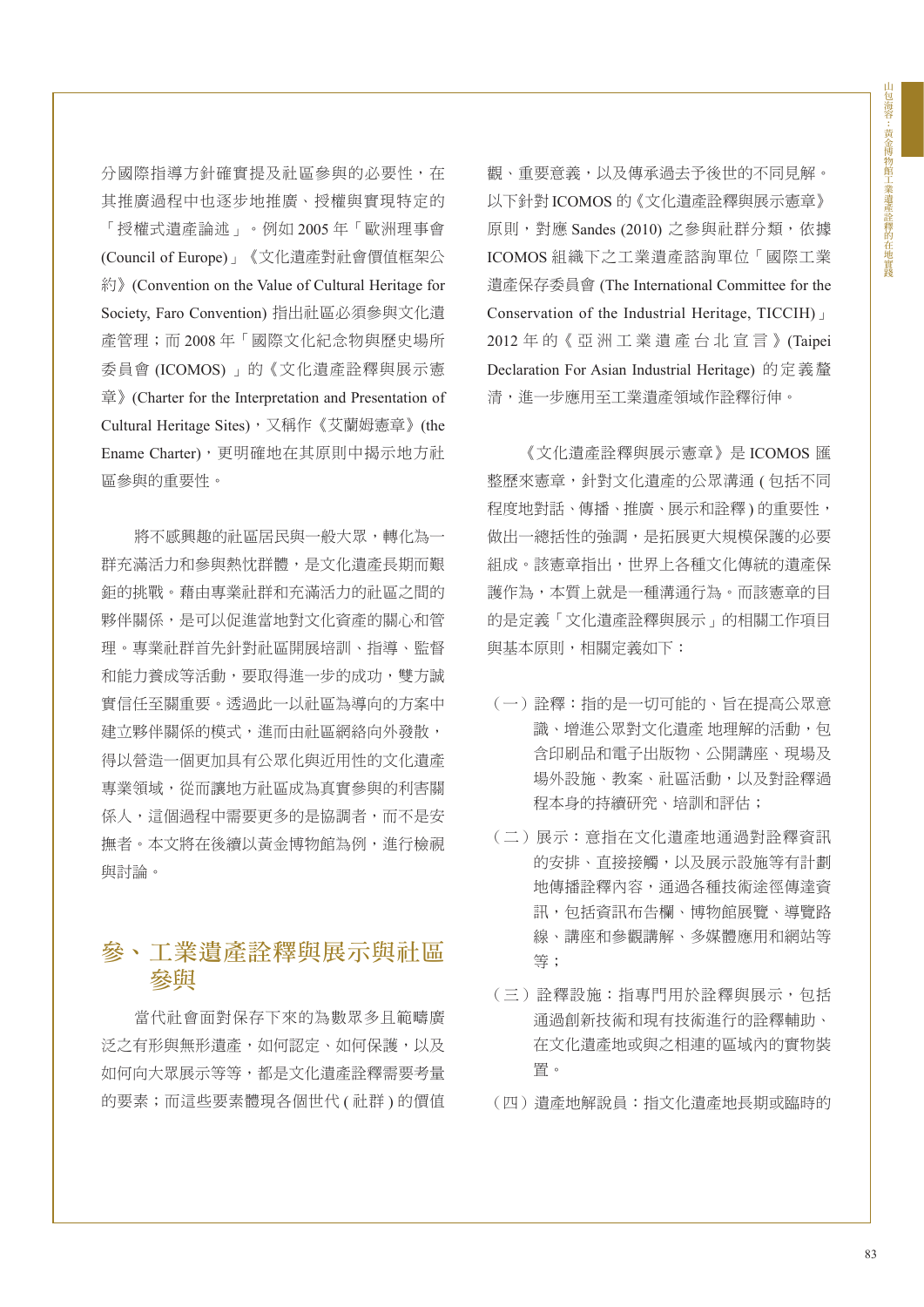職員或志願者,負責向遊客講解遺產地的價 值和重要性。

(五)文化遺產地:指被公認為具有重要歷史和文 化意義而通常受到法律保護的遺跡、區域、 自然景觀、居住區、建築群、考古遺址或建 築構造物。

該憲章的「文化遺產詮釋與展示」基本原則 是遺產保護工作的必要組成部分,也是增進大眾對 文化遺產地理解的溝通方法。此外,2012 年《亞 洲工業遺產台北宣言》(Taipei Declaration For Asian Industrial Heritage) 與社區、公眾相關內文提及:

> 「... 工業化在亞洲的成就乃是在當地居民 的辛勤工作下實現的。工業遺產是密切與 生活的歷史,記憶,和當地群眾和社會變 遷的故事有關 ... 亞洲工業遺產是與在地居 民密切相關,因此,當地群眾的參與和互 動,應在每一個工業遺產的保護過程中受 到重視與推展。」

綜合上述,本文將七項「文化遺產詮釋與展 示」基本原則內涵應用於工業遺產範疇,並對應 Sandes (2010) 參與之社群分類, 整理如下 ( 表 2):

(一)原則 1:近用和理解

詮釋與展示項目應促進公眾接觸工業遺產本 體和相關知識,以促進對工業遺產 ( 址 ) 的理解和 欣賞,培養工業遺產保護所需的公眾意識及公眾參 與。此原則對應全部參與社群類別:文化遺產專業 人士、參與文化資產發展之專業者、政治家、感興 趣的大眾,與不感興趣的大眾。

(二)原則 2:資訊來源

詮釋與展示應以獲得公認的科學和學術方法, 以及從當前產業文化脈絡蒐集的證據為依據,並真 實地記錄,以向社會推廣工業遺產 ( 址 ) 的意義和 內涵。此原則對應之參與社群類別以第一類之文化 遺產專業人士為主導,其餘類別則作為資訊來源與 證據的提供者。

#### (三)原則 3:重視背景環境和脈絡

工業遺產地的詮釋與展示應結合其廣泛的社 會、文化、政治、歷史以及自然的發展脈絡和背景 環境,以保護工業遺產 (址) 在其自然和文化背景 以及社會環境下的有形和無形價值。此原則對應之 參與社群類別以前三類之文化遺產專業人士、參與 文化資產發展之專業者與政治家為主導,其餘類別 則作為背景與脈絡的提供者。

#### (四)原則 4:保持真實性

工業遺產 ( 址 ) 的詮釋與展示必須遵守《奈良 真實性文件<sup>2</sup>》(The Nara Document on Authenticity, 1994) 中關於真實性的基本原則。藉由向大眾展示 工業遺產 (址) 的歷史脈絡和文化價值,並通過展 示設施的保護,使其免於遭受外力毀壞、旅遊壓 力、不準確或不恰當的詮釋等帶來的不利影響,達 到尊重工業遺產 ( 址 ) 真實性的目的。此原則對應 全部參與社群類別:文化遺產專業人士、參與文化 資產發展之專業者、政治家、感興趣的大眾,與不 感興趣的大眾。

#### (五)原則 5:可持續性規劃

工業遺產 ( 址 ) 的詮釋規劃必須尊重遺產地的 自然和文化環境,其核心目標應包括社會、經濟和 環境的可持續性。透過促進大眾對現行保護工作的

2 該宣言揭示,基於文化的多樣性,資訊來源必須置於各自所屬的文化脈絡中去思考與判斷,真實性沒有單一準則,並非強調物質上 的真實性,而是著重於場所精神,突顯地區的特性而認定有保存價值。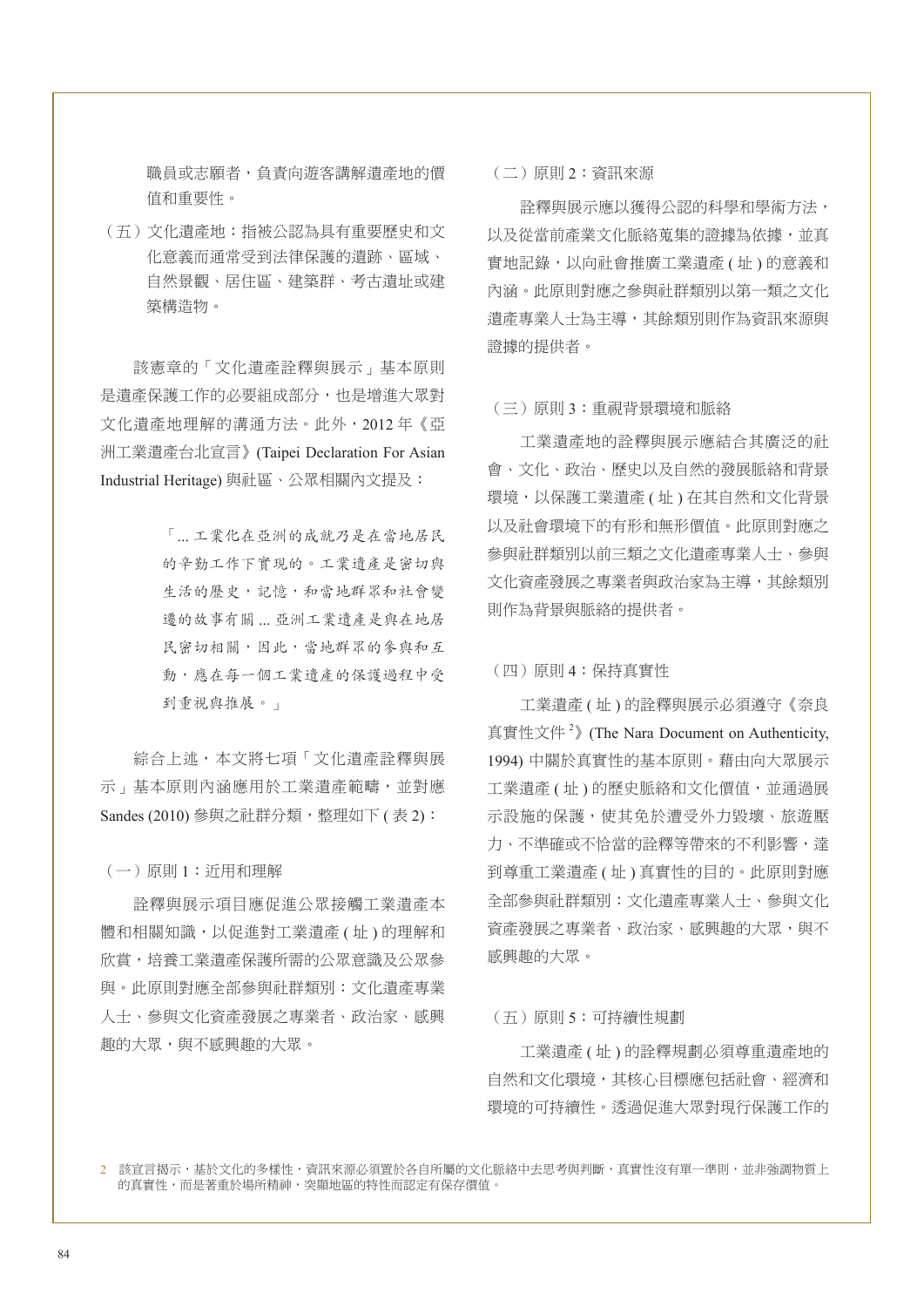理解、參與,並通過對展示設施的長期維護和詮釋 內容的定期檢視,達成工業遺產 ( 址 ) 的永續保存。 此原則對應之參與社群類別以第二類參與文化資產 發展之專業者為主導,其餘類別作為協作夥伴或推 廣對象。

#### (六)原則 6:關注涵蓋與包容面

工業遺產 ( 址 ) 的詮釋與展示必須是工業遺產 專家、遺產地負責機構和相關社區,以及其它利益 相關者共同的有意義合作的結果。在詮釋方案的設 計和實施過程中,鼓勵利害關係人和相關團體的參 與,增進工業遺產 (址) 詮釋的涵蓋和包容面。此 原則是以前四類為主動參與社群:文化遺產專業人 士、參與文化資產發展之專業者、政治家與感興趣 的大眾;不感興趣的大眾雖處於被動參與,但仍被 涵蓋在此範疇內。

### (七)原則 7:研究、培訓和評估的重要性

不斷進行研究、培訓和評估是工業遺產 ( 址 )

詮釋工作必不可少的組成部分,並制定與發展遺產 詮釋與展示的技術與專業指導原則,包括技術、 研究和培訓。這些指導方針必須符合其社會背景並 具可持續性。此原則以前三類參與社群類別:文化 遺產專業人士、參與文化資產發展之專業者與政治 家為主,感興趣的大眾則做為推廣、培訓之目標對 象。

觀察上述沿用自《文化遺產詮釋與展示憲章》 的「工業遺產詮釋與展示」原則,儘管社區參與理 念貫穿七項原則,然而主要的參與社群明顯集中於 文化遺產專業人士、參與文化資產發展之專業者與 政治家,尤其是前兩類對於「詮釋與展示」方法的 操作、決策與執行具有絕對的權力,相形之下其餘 社群類別大多扮演著被動的資訊提供者或協力合作 者的角色,其中「不感興趣的大眾」普遍未受重視。 下一節將以黃金博物館近年來的詮釋與展示手法革 新為例,探討其社群參與的實踐,以回應上述關於 社會參與和社群互動關係的討論。

| 【表 2】工業遺產詮釋與展示原則與參與社群之對應表。 |                                                         |  |
|----------------------------|---------------------------------------------------------|--|
| 詮釋與展示原則                    | 參與社群類別                                                  |  |
| 1. 沂用和理解                   | 文化遺產專業人士、參與文化資產發展之專業者、政治家、感興趣與不感興趣民眾皆為參與<br>者。          |  |
| 2. 資訊來源                    | 文化潰產專業人十為主導者,其餘為資訊來源與證據的提供者。                            |  |
| 3. 重視背景環境和脈絡               | 文化遺產專業人士、參與文化資產發展之專業者與政治家為主導,其餘為背景與脈絡的提供<br>者。          |  |
| 4. 保持真實性                   | 文化遺產專業人士、參與文化資產發展之專業者、政治家、感興趣與不感興趣民眾皆為參與<br>者。          |  |
| 5. 可持續性規劃                  | 由參與文化資產發展之專業者主導,其餘作為協作夥伴或推廣對象。                          |  |
| 6. 關注涵蓋與包容面                | 文化潰產專業人十、參與文化資產發展之專業者、政治家與感興趣的大眾為主動參與;不感<br>興趣的大眾為被動參與。 |  |
| 7. 研究、培訓和評估的<br>重要性        | 文化遺產專業人士、參與文化資產發展之專業者與政治家為主導;感興趣的大眾為推廣培訓<br>之目標對象。      |  |

資料來源:作者整理。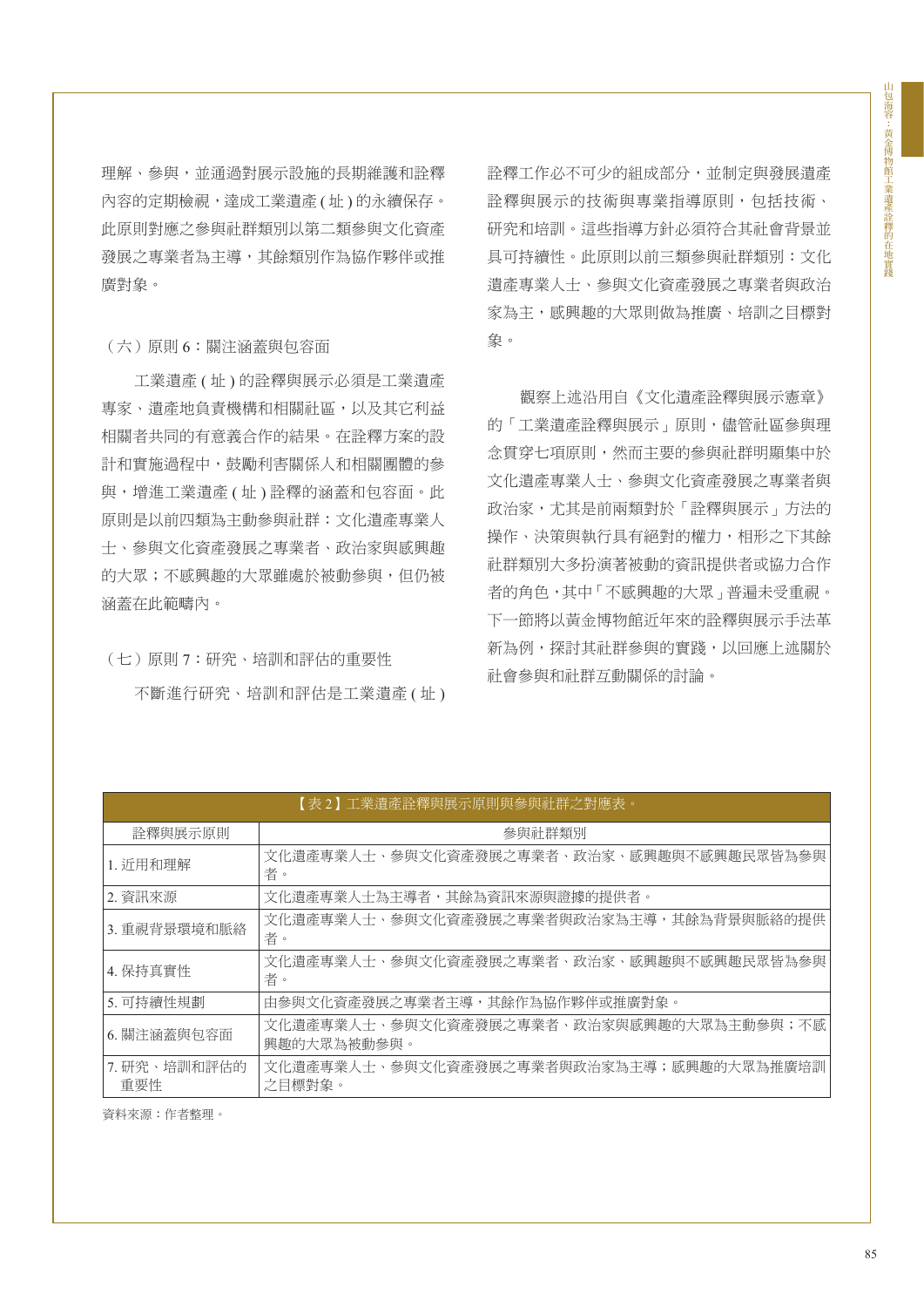### 肆、再造黃金山城:以人為本的 博物館實踐

黃金博物館於 2005 年對外正式開館,歷經轉 型與經營策略的變革,建館願景亦由早期:「保存 金瓜石聚落空間紋理與景觀特色;將金瓜石採礦歷 史與文化以社區生態博物館的形式加以重視;發展 金瓜石成為一個環境生態教育的自然場域;以及塑 造金瓜石成為一個提供藝術體驗與深度心靈旅遊的 台灣桃花源」,於 2007 年調整為:「保存與再現 礦業歷史與人文特色;成為環境教育自然場域,推 廣生態旅遊;推展黃金藝術及金屬工藝,建立創意 產業;成為社區生態博物園區」( 周青青,2013)。 回顧黃金博物館自 2001 年成立至今,草創時期力 求硬體設施道為以期能服務更多參觀民眾,在有限 的編制人力與資源投注之下,未能有效著力於地方 社區營造,甚至一度造成社區與博物館緊張關係, 以及對外招商的爭議 (蔡宗雄, 2015)。2011 年起, 黃金博物館開始積極走入社區,以本於生態博物館 核心精神,將園區內工業遺產、展示與推廣活動等 等,連結社區既有之常民生活紋理脈絡,形塑、構 築一完整的產業文化路徑,以「社區的工業遺產」 彰顯此一結合在地居民、日式宿舍群、產業設施等 建築遺構,作為上一世紀東亞礦業的經濟活動與殖 民歷史真實記錄的意義與價值。前述近年來黃金博 物館詮釋的創新策略與應用,以及文化遺產地導入 新的行銷和經營策略以追求經濟獨立,都帶來了新 挑戰與更加錯綜複雜的議題。茲將《文化遺產詮釋 與展示憲章》原則,以及 Sandes (2010) 五類文化遺 產參與社群,對應於黃金博物館的工業遺產詮釋與 社區實踐如后:

首先在實踐「近用和理解」(原則1) 與「研究、 培訓和評估的重要性」(原則7)的部分,黃金博物 館於 2013 年起編輯出版《黃金博物館學刊》,對 外徵稿、收錄與該館宗旨及目標有相關領域之學術 論文。持續累積館舍基地所在位址之水湳洞、金瓜 石與九份地區的工業遺產地與博物館實踐等相關研 究論述 ( 駱淑蓉,2014;蔡宗雄、蘇憶如;江明親, 2016;王惇蕙,2017),一方面作為促進對水金九 礦業遺址的理解和欣賞之教育學習資源,一方面作 為館舍經營管理實務評估與可持續性策略之參酌依 據。儘管是廣泛地開放參與,但主要參與的計群的 仍以來自學術界的師生、實務界的研究人員與專業 人士,以及公部門的決策者等為主。

黃金博物館針對所在社區的核心利害關係人, 包括「感興趣的居民」與「不感興趣的居民」,是 藉由館方團隊作為參與文化資產發展之專業者的積 極角色,促進大眾對現行保護工作的理解、參與, 並通過對展示設施的長期維護和詮釋內容的定期檢 視,達成工業遺產地之社會、經濟和環境的「可持 續性規劃」( 原則 5)。對於「感興趣的居民」博物 館主動辦理以居民為主要參加對象的社區課程,透 過定期聚會聯繫鄰里感情。另並以課程學員為基礎 成立了博物館志工隊;對於「不感興趣的居民」, 館方則提出位地方微型企業量身訂製的小型招商計 畫 ( 民宿、深度旅遊、藝術工坊等等 ),同時打破 博物館與社區空間界線,藉此吸引遊客消費,遊客 開始川流於民居巷弄。博物館開始在民居巷弄設置 標示、解說牌、整修地坪舖面、開辦社區課程, 與社區逐漸形成夥伴關係,居民也投入社區導覽工 作,而成為博物館穩定的志工。而在「關注涵蓋與 包容面」(原則6)方面,透過工業遺產專家、遺產 地負責機構和相關社區,以及其它利益相關者共同 的有意義合作,無論積極或被動式的參與者都是被 涵蓋在內的。黃金博物館的「金瓜石社區參與式預 算提案」2015 年通過「金瓜石斜坡索道修復改造 階段計畫」、「金瓜石社區手工藝推廣暨成品義賣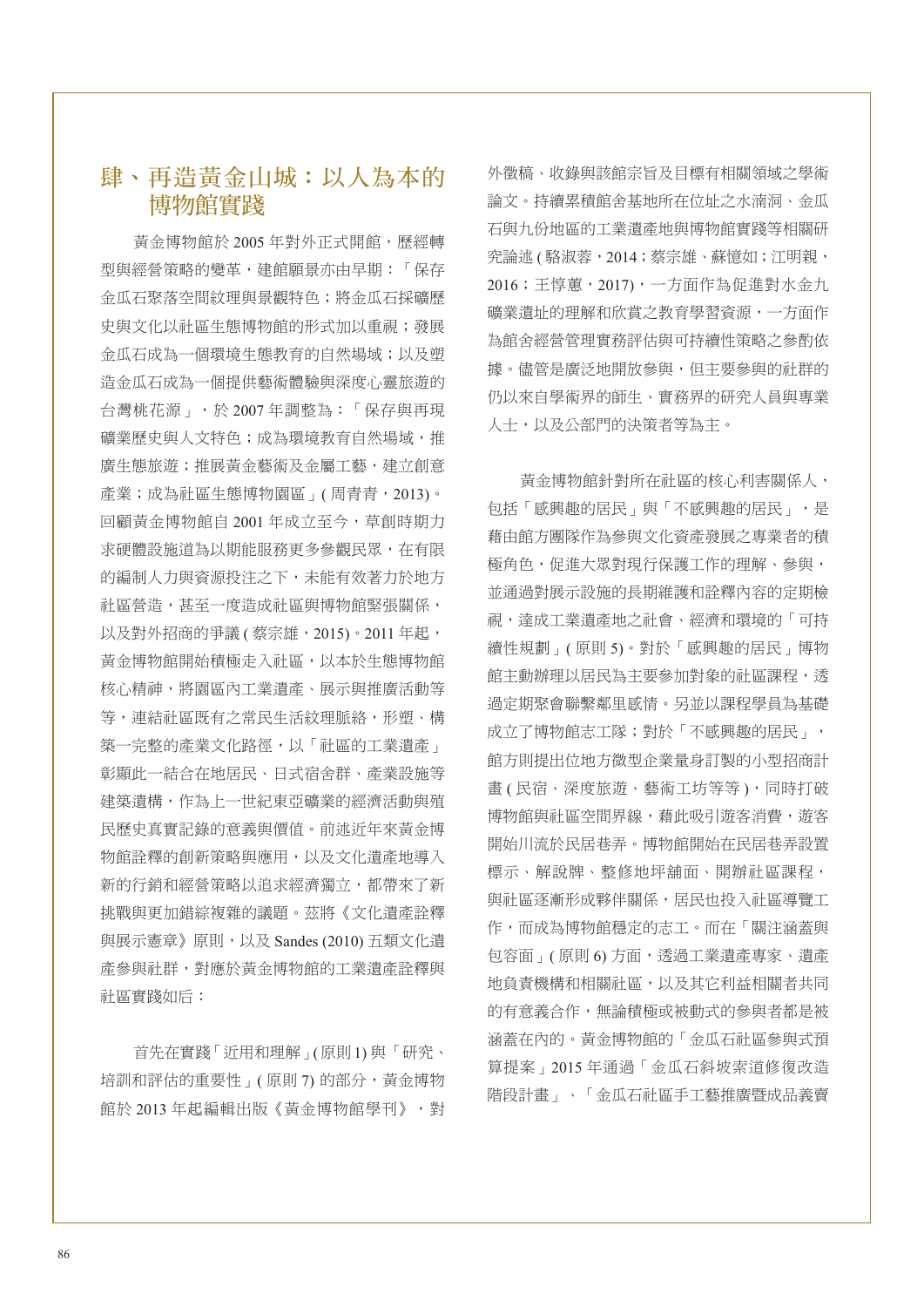公益計畫」,及「金瓜石關公節暨鄉親回鄉抬麵龜 分送計畫」;2016 年則是「金瓜石社區手工藝推 廣暨成品義賣公益計畫」、「金瓜石關公節慶祝晚 會計畫」與「金瓜石社區歌唱基礎教學課程計畫」。 從居民提案的主題可以驗證黃金博物館在社會實踐 上的深入。

無論是哪一類的社群,都無可避免地對工業遺 產地有著不同的觀點與見解,基於「保持真實性」 的原則 (原則 4),黃金博物館透過各種活動、策劃 與國際交流等,向大眾展示水金九工業遺址的歷史 脈絡和文化價值,並通過可適應性 (adaptive) 的詮 釋與展示,使工業遺產能為各廣泛的大眾所近用與 理解,將不利影響的可能性降至最低,達到尊重工 業遺產地真實性的目的。例如面對「困難的遺產」

(difficult heritage)的戰俘營改建為「國際終戰和 平紀念園區」、辦理「1942 金瓜石事件─人權追 思音樂會」;對於曾遭受汙染的礦業地景,館方將 其轉化為環境教育場域、辦理礦山樂活文化健走, 與結合兒童藝術節慶活動等。其中由 2005 年輔導 在地金工特色聚落轉型為全國乃至於國際性的金屬 工藝競賽,不僅成為亞洲區重要的金工國際賽事之 一,更藉此提升國際知名度成為博物館經營的另一 項特色。以上種種作為都是讓原先對礦山遺址「不 感興趣的大眾」參與進來的契機與途徑。

最後,關於「資訊來源」( 原則 2) 與「重視 背景環境和脈絡」(原則3)的建構,在專業策展部 分,延續前述黃金博物館在「近用和理解」與「研 究、培訓和評估的重要性」的實踐,以嚴謹的學 術方法、專業技術,梳理當前礦山遺址脈絡、證據 與真實記錄為依據,向社會推廣工業遺產地的意義 和內涵。由從 2013 年由館方自行研究、策辦的專 題特展檔期逐年增加<sup>3</sup>,以及結合礦山脈絡、景觀 的藝術駐村、樂活創作展的辦理可以得到驗證。而 在落實社區參與與地域振興上,廣泛地結合礦山社 會、文化、政治、歷史以及自然的發展脈絡和背景 環境,順應其自然和文化背景以及社會環境,透過 活動彰顯、傳承其有形和無形價值。無論是「金瓜 石迓媽祖」或是「一起結緣,尋訪金瓜石神社」皆 經由考證去重現地方記憶與連結文史脈絡,這些故 事性結合文化路徑的慶典,比起新興節慶更能有深 刻體驗與永續傳承。而這些成果則是經由各類社群 的共同參與所達成的。

觀察上述博物館與社區關係的逐步強化過程, 在地社區中「感興趣的居民」針對其所關心的文化 資產,能夠自主提出真實的地方觀點與即時反應

| 【表 3】黃金博物館工業遺產在地實踐之詮釋與展示原則與參與社群彙整表。 |             |                            |                                              |
|-------------------------------------|-------------|----------------------------|----------------------------------------------|
|                                     | 工業潰產在地實踐    | 原則                         | 計群                                           |
|                                     | 黃金博物館學刊     | (1) 近用和理解;(7) 研究、培訓和評估的重要性 | 文化遺產專業人士、參與文化資產發<br>展之專業者、政治家                |
|                                     | 2 社區生態博物館   | (5) 可持續性規劃                 | 參與文化資產發展之專業者、感興趣!<br>與不感興趣的民眾                |
|                                     | 3 社區參與式預算   | (6) 關注涵蓋與包容面               | 文化遺產專業人士、參與文化資產發<br>展之專業者、政治家、興趣與不感興<br>趣的民眾 |
|                                     | 4 環境教育自然場域  | (4) 保持真實性                  |                                              |
|                                     | 5 人文史地保存與再現 | (2) 資訊來源; (3) 重視背景環境和脈絡    |                                              |

資料來源:作者整理。

3 新北市黃金博物館官網,首頁 / 展示與教育活動 / 專題特展,http://www.gep.ntpc.gov.tw/。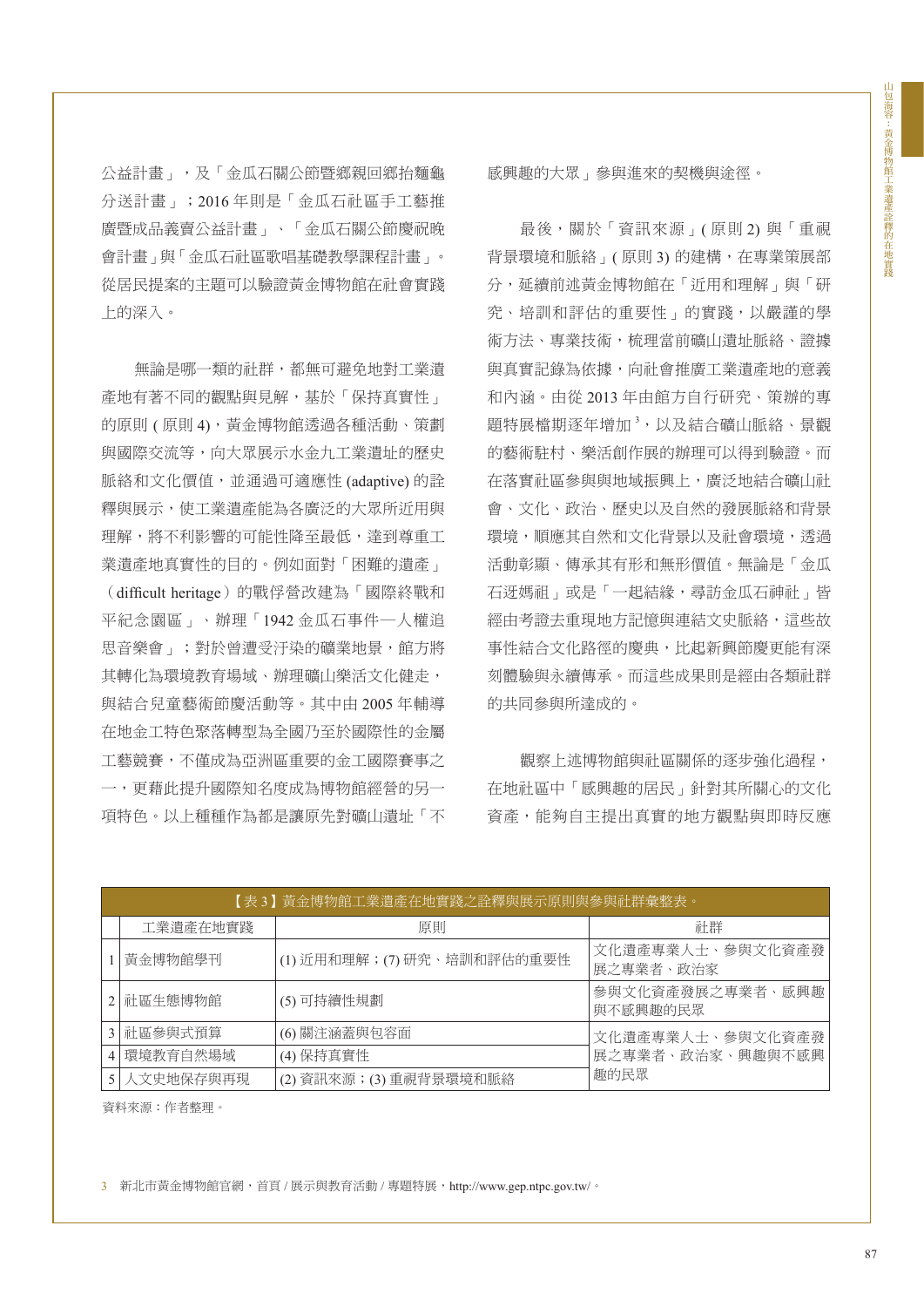實際需求,甚至能夠與自身專業結合,作為博物館 的外部支援,與「感興趣的一般大眾」共同促成工 業遺產詮釋的推廣、落實 ( 例如社區文史導覽員、 社區藝術家與民宿業者等 );而原先「不感興趣的 社區居民」,由於博物館主動連結社區日常生活, 博物館做為社區的一員共同參與常民文化或禮俗慶 典,建立起地方對博物館的普遍認同,使得工業遺 產所在社區營造出獨樹一幟的礦業山城遺產特色, 更成為黃金博物館吸引「不感興趣大眾」的優勢與 賣點。

# 伍、結論

社區 ( 群 ) 參與和文化遺產詮釋之間的協作關 係是當前和未來研究的重要課題。本文對於黃金博 物館的個案探討只是初步成果評估和經驗學習。如 同世界其他文化遺產面臨的狀況,往往只有一部分 社群 ( 具有高等教育和其他形式文化資本者 ) 真實 融入在參與過程。因此,透過人口統計來中界定不 感興趣的大眾之組成背景是必要的。為了更進一步 地理解,需要從社會學和社會心理學等領域的觀點 切入文化遺產的研究方法 ( 包括問卷調查、焦點團 體、深度訪談與民族誌觀察等等);需要用創新的 方法來深化相關研究,以確認利害關係人的定位與 吸引其投入;需要發展、應用行銷和社交媒體技術; 還需要與協力夥伴 (例如詮釋設計者,導覽解說 員,展示設計師和遺址管理員等)開展良好的合作 關係。文化遺產與社區 ( 群 ) 發展關係的主要目標 是使當地社區能夠在遺產地的營造與管理中發揮積 極性作用,例如透過文化觀光的經濟振興,與促進 加強地方認同,有助於社會的凝聚力。此外,關於 新科技與新詮釋技術的應用部分,目前黃金博物館 鼓勵遊客透過 3C 載具將個人參訪經驗分享到博物 館影像平臺,而館方團隊則透過社群軟體即時與展 場內其他遊客互動,藉此更新展場內資訊與即時狀 況。此類做法僅侷限於「館舍人員」與「感興趣的 觀眾」兩類社群的互動,可參考「波蘭維利奇卡鹽 礦博物館 | (Wieliczka Salt Mine Museum)<sup>4</sup> 的做法, 依據不同社群設計不同的互動 Apps, 以及兼具互 動性與相關知識資料庫的網站規劃設計。

在《文化遺產詮釋與展示憲章》原則的驗證 上,儘管黃金博物館確實達到七項原則的落實, 然而,這些國際指南往往是較為樂觀且實證的, 其制定往往通過文化遺產家或管理者自上而下的 指導來反映對文化遺產的定義和工作。例如 Barry (2016) 以巴勒斯坦的「特拉巴拉塔考古公園」(Tell Balata Archaeological Park)為例,由於其政治,社 會和經濟形勢,以及不尊重多元文化,使得《文化 遺產詮釋與展示憲章》原則在地方社區的實踐窒 礙難行 (Jameson, 2014)。我們也需要認知到, 個人 參與動機、利益和社區意識之間可能會存在的複雜 性。必須體認到個人動機的重要性,將導致新評估 形式的出現。例如英國的「挖掘大曼徹斯特」(Dig Greater Manchester) 計畫,發現志願者和參與者通 常有更多的個人理由,而非公共意識來參與社區計 畫,例如獲得信心、享受與他人合作,以及奉獻讓 當下生活有更多意義。透過參與這個過程與活動, 個人可以獲得新的生活技能等等,此一現象也衍生 更多的研究問題需要獲得解決 (Nevell and Redhead, 2013)。

不可否認的,公部門政策對黃金博物館的支 持,是其實踐社區參與的重要因素。然而,在面對 政治議題上,需要不斷的警惕,沒有採納以社區關 懷為基礎的文化遺產作為,一旦失去社區的支持, 最終將付出代價。儘管文化遺產與社區之間存在這 種緊張關係,但是由於社區、社群所能創造的活力

4 維利奇卡鹽礦博物館官網,https://www.wieliczka-saltmine.com/。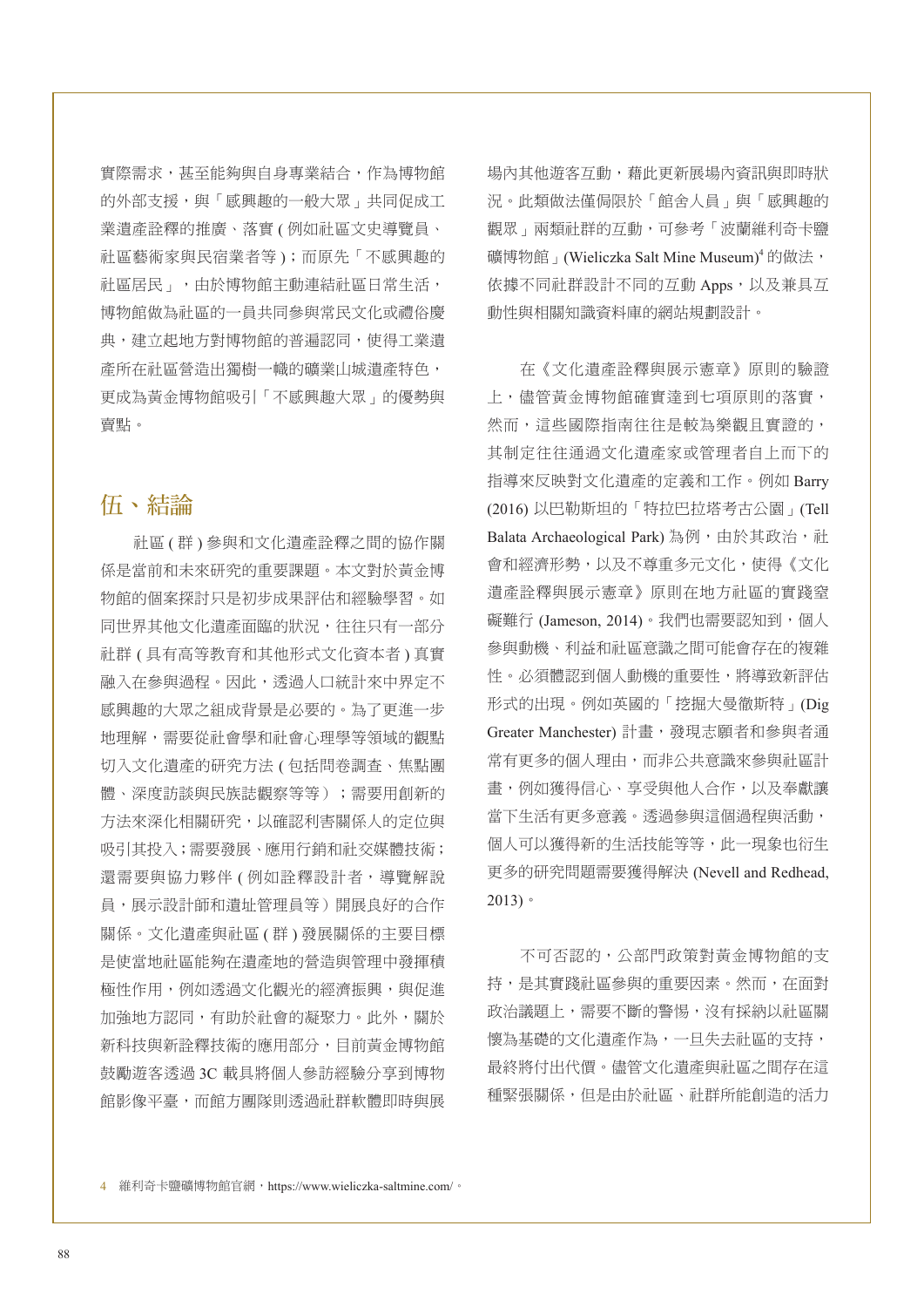和關聯性,對整體文化遺產地與社區本身的未來是 具有積極效益的(Nevell and Redhead, 2015)。創新 的社區參與式方式,正持續地提升文化資源運用與 開發的潛力,提高社會大眾對文化資源所代表的豐 富文化遺產的敏感性,呼應文化遺產管理必須傳達 與促進對過去、現在以至於未來的詮釋與展示的落 實。

### 陸、參考文獻

- 王惇蕙,2017。從美國金屬博物館、紐約設計與 藝術博物館案例,看新北市立黃金博物館金工 推廣策略,新北市立黃金博物館學刊,5:68-82。
- 江明親,2016。文化資產教育與博物館,新北市立 黃金博物館學刊,4:48-57。
- 周青青,2013。生態博物館如何面對文化資產保存 與振興地方觀光的課題—以「新北市立黃金博 物館」為例,1:37-46。
- 蔡宗雄、蘇憶如,2016。以博物館為管理平臺發展 工業遺產旅遊,新北市立黃金博物館學刊,4: 58-75。
- 蔡宗雄,2015。生態博物館經營與社區發展關係— 以臺灣新北市立黃金博物館為例, 新北市立 黃金博物館學刊,3:6-18。
- 駱淑蓉,2014。礦山的祭典—金瓜石山神祭的歷史 研究,新北市立黃金博物館學刊,2:58-69。
- Anderson G. 2004. Reinventing the Museum: Historical and Contemporary Perspectives on the Paradigm Shift. Walnut Creek, CA: AltaMira.
- Barthel-Bouchier, D. 2012. Heritage and social change: anticipating future trends. In: Negussie E (ed) Changing world, changing views of heritage: heritage and social change. Proceedings of the

ICOMOS Scientific Symposium 2010. ICOMOS, Dublin, Ireland, pp 82–86.

Barry, K. M. 2016. Maya Architecture and Interpretation: Chichén Itzá as part of the Cultural Heritage Narrative. Manuscript on file, Ball State University, Muncie, Indiana

Jameson, J. H. 2013. Archaeologists at the Table: From Community to Global. In Training and Practice for Modern Day Archaeologists, edited by John H. Jameson and James Eogan. pp. 3-14. Springer.

Jameson, J. H. and Eogan, J. 2013. Introduction. In Training and Practice for Modern Day Archaeologists, edited by John H. Jameson and James Eogan. pp. vii-xiv. Springer.

Jameson. J. H. 2014. International Conventions and Charters and Archaeology Presentation Encyclopedia of Global Archaeology, pp 3948-3954.

King, A. D. 2005. Introduction. In Anthony D. King (ed.). Buildings and society: essays on the social development of the built environment. London: Routledge and Kegan Paul, pp. 1-17.

Marshall, Y. 2002. What is community archaeology? World Archaeology, 34(2), pp. 211-219.

Nevell, M. and Redhead, N. 2013. Archaeology for All: Managing Expectations and Learning from the Past for the Future - the Dig Manchester Community Archaeology Experience. In Archaeology, the Public and the Recent Past, Chapter: 5. Editors: Chris Dalglish, pp.65-75. The Boydell Press, First edition, University of Salford, Salford, UK.

Nevell, M. and Redhead, N. 2015 (eds.). Archaeology for All: Community Archaeology in the Early 21st Century: Participation, Practice and Impact. Salford: University of Salford Centre for Applied